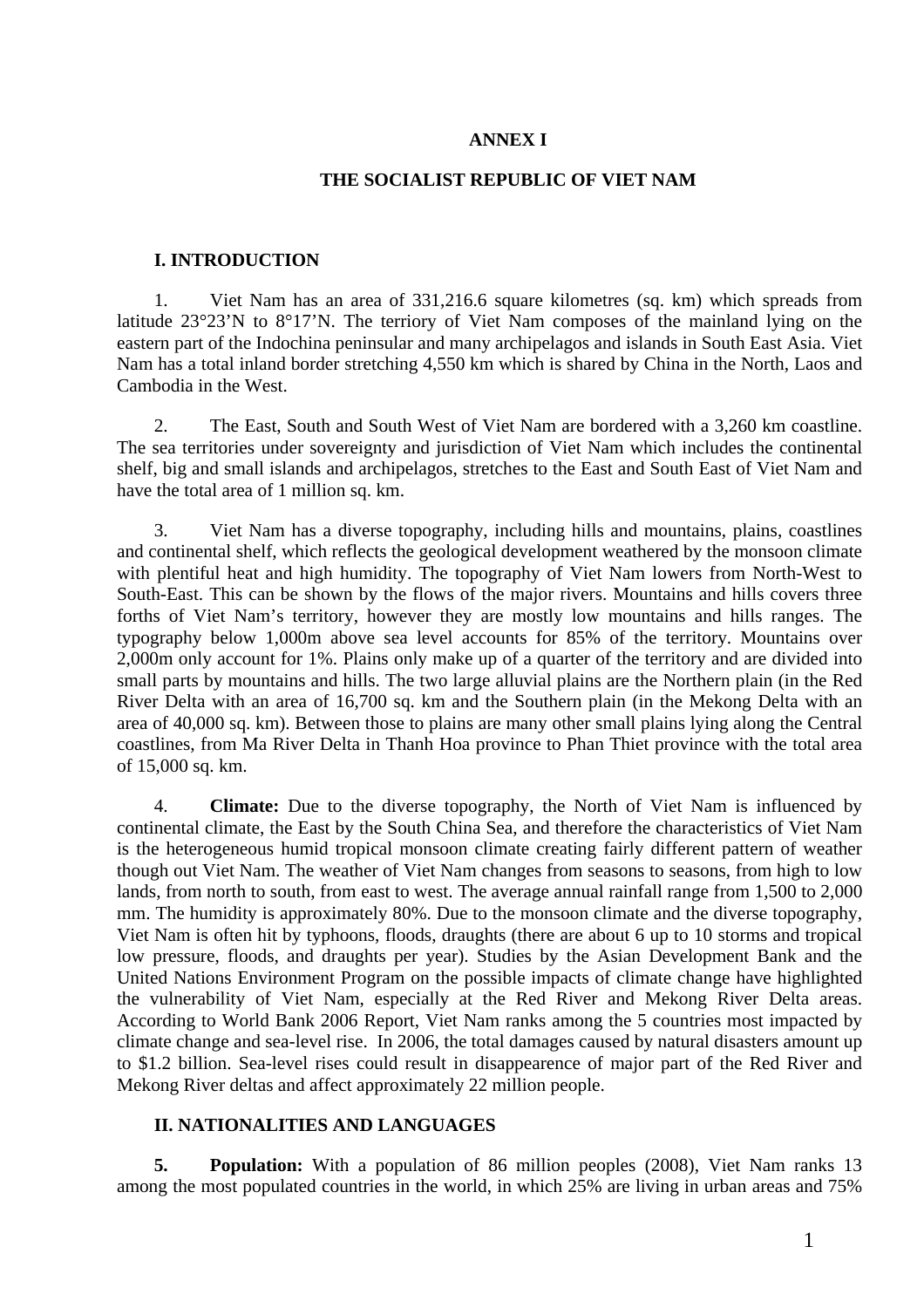in rural areas. The annual population growth rate is 1.29%. Viet Nam has a young population with 55 million people in labour age. However, the number of elderly people (above 60 years old is 8.1 million or 9.45% of the population) is on the increase thanks to the better living conditions and health care. Viet Nam's life expectancy is over 72 years old in 2008.

**6. Nationalities:** Viet Nam composes of 54 ethnic groups living harmoniously with each other, of which the Kinh accounts for 86%; the remaining 53 groups have the relatively small number of people. Some groups have approximately one million people like the Tay, Nung, Thai, Muong, Khmer and others have about few hundreds like the O Du or Brau. The Kinh live scattered throughout the territory but mostly gathered in the plains and river deltas. The other ethnic groups live in the mountainous areas from North to South. The level of development of the ethnic minorities is uneven. Every ethnic group has its own unique culture. 24 groups have their own written language. The written languages of 8 minorities namely Thai, Hoa, Khmer, Cham, Ede, Tay Nung, Co-ho and Jrai are taught in schools. Viet Namese is chosen as the working language throughout Viet Nam.

# **III. RELIGIONS AND BELIEFS**

7. Viet Nam is a country that has various religions and beliefs. Viet Namese people have carried out religious activities for a long time. Viet Nam has approximately 20 million followers, 62,500 dignitaries and monks and more than 22,000 worship places. The Viet Namese ethnic groups all have their own beliefs which connect with their working and spirit lives. Apart from the traditional belief like worship their own ancestors, various major religions like Buddhism, Catholicism, Protestantism, Islamism have spread to Viet Nam and blend in with the domestic religions or transformed to new religions like Caodaism, Hoa Hao Buddhism.

# **IV. HISTORY**

8. In its history, Viet Nam is one of the places known as the cradle of the human being and one of the early developed agricultural countries with the rice civilisation. The socio-economic development and the need of fighting againts floods and invaders, led into the creation of the first State of Viet Nam - Van Lang - in the  $7<sup>th</sup>$  Century BC. Together with this State, is a developed economy and a civilised culture, known as the Red River Civilisation (or the Dong Son Civilisation).

9. The Viet Namese history is also a history of fights against other invaders. Since the  $3<sup>rd</sup>$ Century BC (the war against the  $\overline{O}$ in Dynasty) until the end of the  $20<sup>th</sup>$  Century, Viet Nam had to carry out hundreds of wars to protect its territory and independence. Despite of ups and downs, Viet Nam remains a Nation with continuous development in all fields, thus reaffirming the existence and growth of the nation of Viet Nam.

10. After one century ruled by the colonialists, in August 1945, under the leadership of the Communist Party of Viet Nam and President Ho Chi Minh, the people of Viet Nam rose and gained independence of the country and established the State of the Democratic Republic of Viet Nam. Right after that, Viet Nam had to struggle for 30 years to liberate and reunify the nation. Since then the independent Viet Nam enters into a new era - an era of peace, independence and national construction.

11. The Sixth Congress of the Viet Namese Communist Party (1986) launched the policy of Renovation (Doi Moi) in which the economic reform is placed in the centre. This is an important landmark in the development of Viet Nam in the new era. From a food importer, Viet Nam has